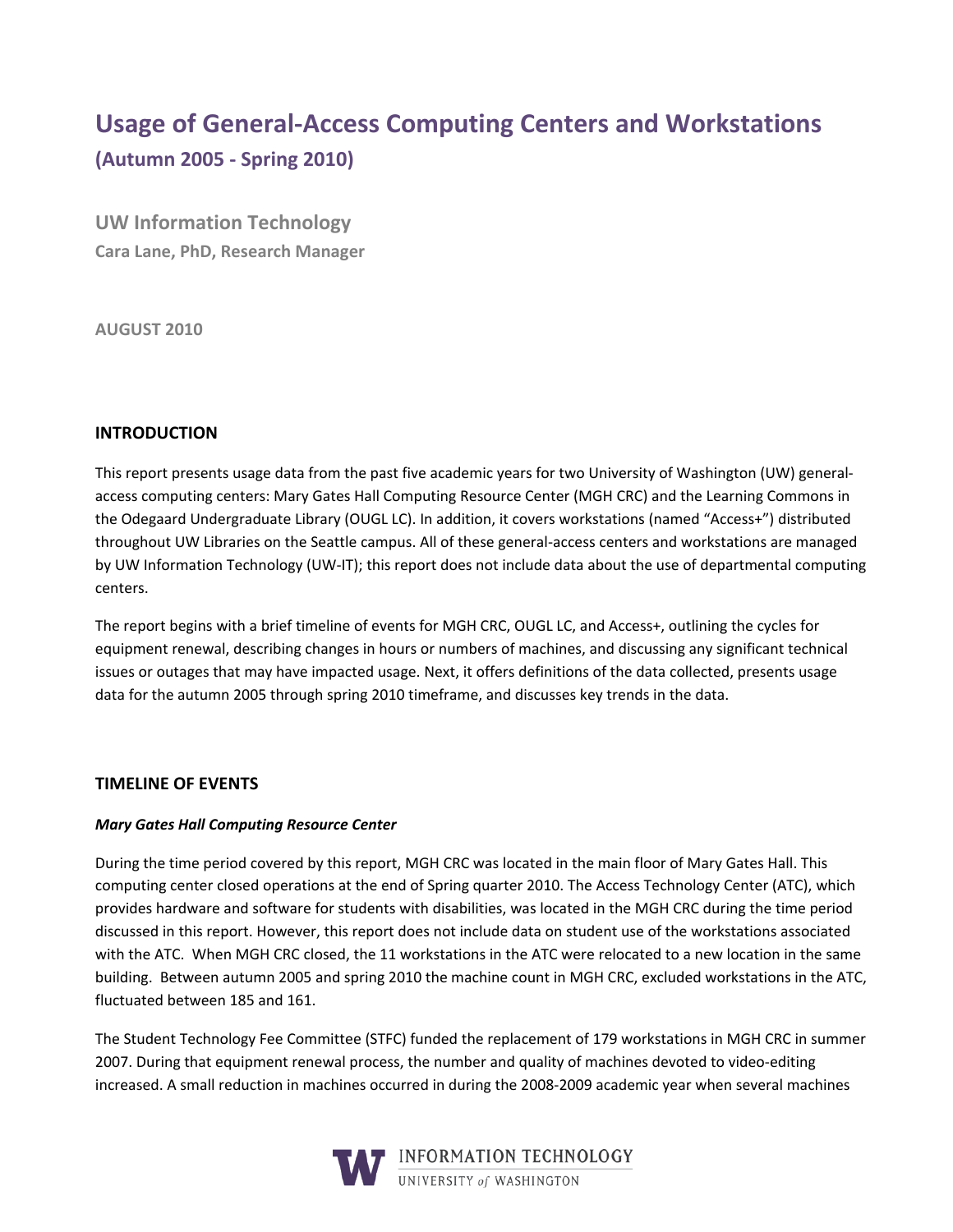were relocated to OUGL LC to accommodate a new Collaboration Studio (a group workspace with a large screen) in MGH CRC.

In spring 2008, MGH CRC reduced its hours from 77 hours per week (Monday-Thursday, 8:00am to 11:00pm; Friday, 8:00am to 9:00pm; and Sunday, 7:00pm to 11:00pm) to 50 hours per week (Monday-Friday, 8:00am to 6:00pm), eliminating all evening and weekend access. This decision was made because the majority of users of MGH CRC in the evening were from the Center for Learning and Undergraduate Enrichment (CLUE), which introduced a new laptop service at this time. The number of other students who used MGH CRC during evening hours could be accommodated by OUGL LC or Access+ workstations. The closure of MGH CRC was announced during spring 2010.

## *Odegaard%Undergraduate%Library%Learning%Commons*

OUGL LC is located on the second floor of the Odegaard Undergraduate Library. Between autumn 2005 and spring 2010, machine counts ranged between 329 and 364. STFC funded the replacement of the machines in this space during two cycles: In summer 2004 and summer 2005, 364 workstations were replaced. The second replacement cycle occurred in summer 2008 and summer 2009, when 356 workstations were replaced.

OUGL LC is open during the hours that the library is open, 24x5, with reduced hours on the weekends. In summer 2007 and all subsequent quarters the hours in this space were reduced slightly (OUGL opened at 11:00am on Saturdays instead of 9:00am).

#### *Access+%Workstations*

Access+ workstations are located in branch libraries throughout campus. Over the course of the past five academic years, machine counts have fluctuated considerably, ranging between 200 and 279. Between autumn 2005 and winter 2009 the number of machines gradually increased as Access+ workstations were added to new spaces (from 258 to 279 machines). STFC funded 70 machines to replace some existing workstations and expand Access+ to four branch libraries in summer 2005. In summer 2007, 19 workstations were funded to expand the service to the College of Ocean and Fishery Sciences and 197 workstations were replaced. During the 2008-2009 academic year several branch libraries closed due to budget constraints, dropping the number of machines to 200 in autumn 2008. Some additional machines were added to the remaining spaces in winter 2010 and spring 2010, bringing the total machine count for Access+ workstations to 226.

#### *All%Spaces*

During autumn 2008 and winter 2009 a large number of the PCs in all spaces had motherboard problems that required extensive downtime to repair. Data reporting problems associated with this technical event resulted in lost and misattributed data during autumn 2008, winter 2009, and spring 2009, causing the data for the 2008-2009 academic year to be incomplete and unreliable. Data loss was most noticeable in MGH CRC and OUGL LC during autumn and winter quarters, but some loss occurred in all spaces throughout the year. Due to these issues, 2008-2009 data are not included in this report.

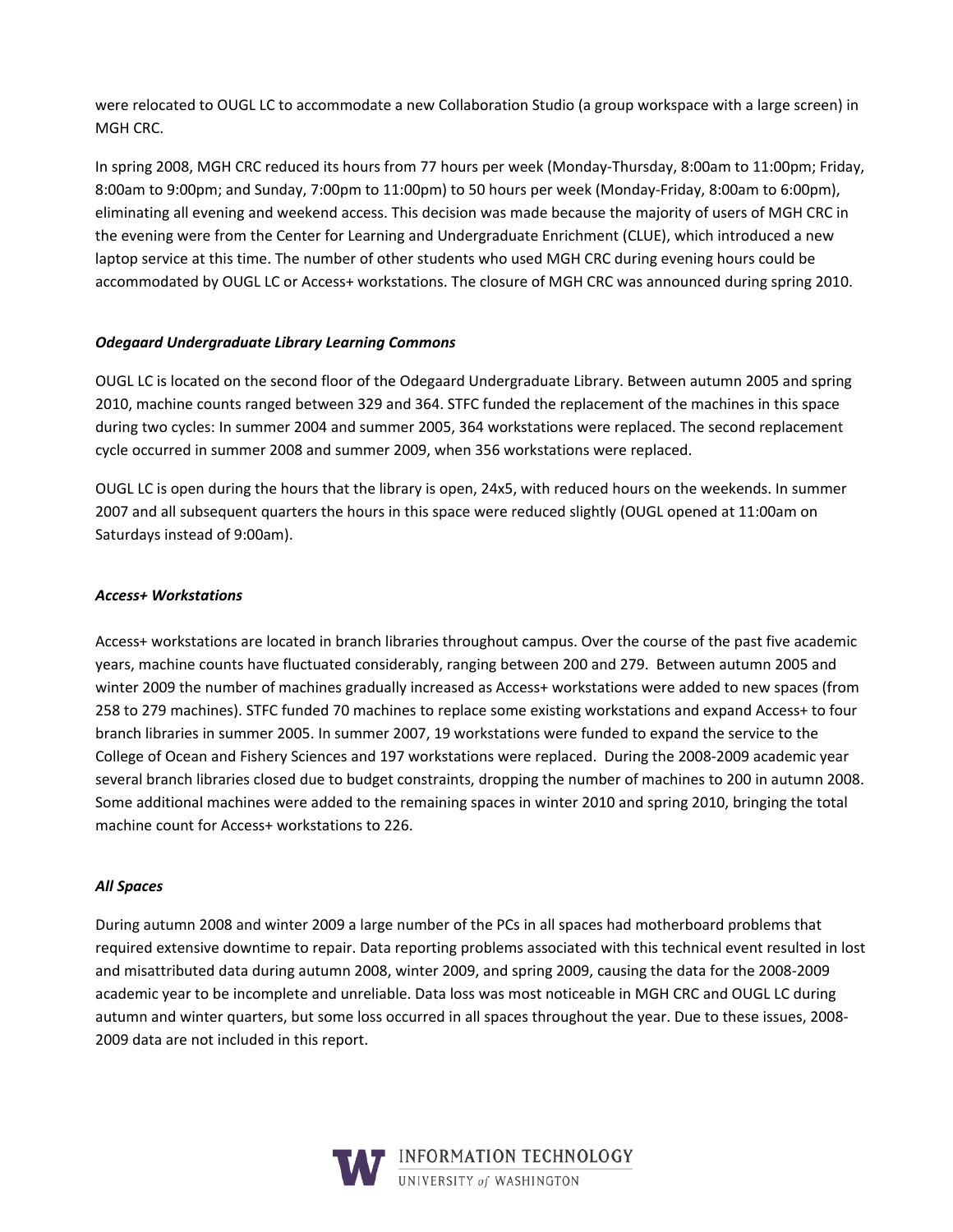## DATA DEFINITIONS

The following definitions were used to compile usage data.

- **Quarter:** First day of the quarter to the last day of the quarter, based on the academic calendar (including finals week).
- *Machine:* Each workstation that reports login data to the database during a quarter. Each machine is associated with a particular space. Machine counts are based on the numbers of machine reporting data from a particular space over during a quarter.
- **Space:** MGH CRC, OUGL LC, and Access+ workstations are the three spaces discussed in this report. Data from all machines located in a space were associated with that space. Even though Access+ systems were located in diverse locations on campus, they were counted as one space in this report.
- **Total Logins:** Count of all logins in a quarter.
- Unique Users: Count of unique UW NetIDs that logged in during the quarter, both across all spaces and for each space.
- Hours Open: Total hours a space was open during a typical week, divided by seven to get the average open hours per day. The average open hours per day were then multiplied by the number of days in each quarter to generate the average logins per hour open. Since Access+ workstations exist in multiple spaces with different hours, the average open hours per day was not calculated for these spaces.

## **USAGE DATA**

Usage data for all spaces are reported in the figures at the end of this report. In the figures, autumn quarters are compared to autumn quarters, winter to winter, and spring to spring. This is because these quarters tend to be more similar to each other than to the quarters that come before or after them on the calendar—due in part to similarities in the number of days in the quarter, where holidays fall during the academic year, and patterns of student use throughout the year (such as Winter quarter typically having the lowest enrollment numbers and Spring quarter the most sunny days, both of which have some impact on usage data). Academic years align vertically on all figures.

- Figure 1: Total Unique Users
- Figure 2: Unique Users by Space
- Figure 3: Total Logins
- Figure 4: Total Logins by Space
- Figure 5: Average Logins per Hour Open
- Figure 6: Average Logins per Machine

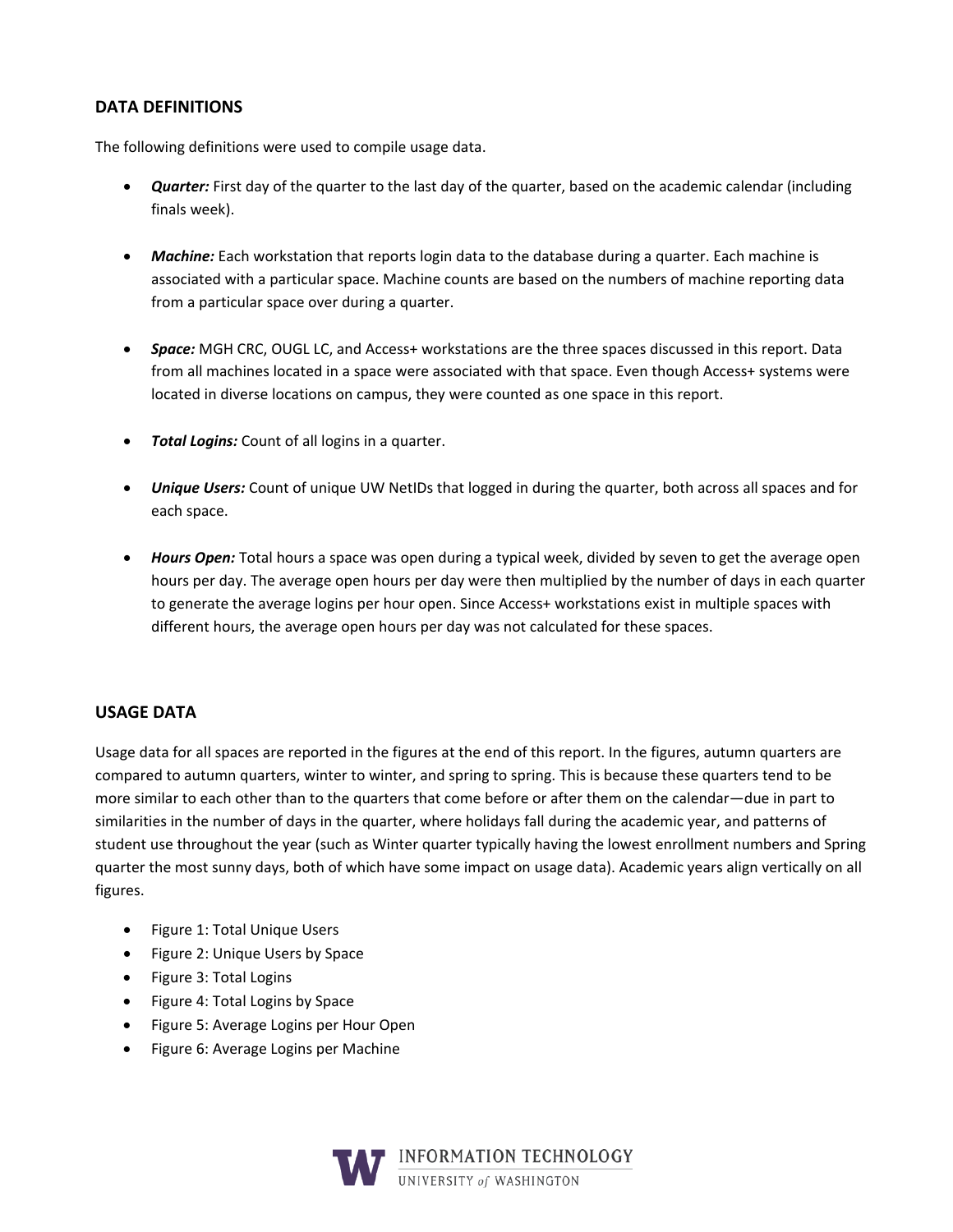## **DISCUSSION!**

#### *All%Spaces*

Overall, the number of unique users has remained fairly consistent over the past five academic years (Figure 1) in the spaces managed by UW-IT. This report does not track usage of departmental computing centers. The overall number of users of MGH CRC, OUGL LC, and Access+ workstations held steady or increased slightly for all quarters between autumn 2005 and spring 2008. During the 2009-2010 year, there was some decline in overall users, but this decline was less substantial than could be anticipated from the decline in hours and machines that took place prior to that academic year. This suggests that even with less overall access, a similar number of students are using these computing centers and workstations.

A similar pattern appears in total login data (Figure 3). The data loss in 2008-2009 makes it impossible to fully track the effects of decreases in hours and machines. The 2009-2010 data reflect these decreases. Overall, these data show the number of student logins per machine and per hour open remaining fairly consistent, showing that students tend to use available machines at a fairly steady rate. At the same time, they suggest that decreases in hours or machines available in one location may not directly translate to increased use in other locations.

#### *Mary%Gates%Hall%Computing%Resource%Center*

The number of unique users who used MGH CRC each quarter had minor fluctuations between autumn 2005 and winter 2008 (Figure 2). After the reduction in hours in spring 2008, the number of unique users showed a substantial decline. Since the 2008-2009 academic year data were unreliable, 2009-2010 is the first year where it is possible to track the full impact of the reduction in hours in terms of number of users. A similar pattern appeared in login data for this space over this time period, with a marked decline in logins following the reduction in hours (Figure 4); the number of logins per machine follows the same pattern (Figure 6).

However, the usage of MGH CRC during the hours it remained open was not significantly impacted by the reduction in evening hours (Figure 5). Considering that many of the evening users of the MGH CRC space were CLUE students who likely shifted from using MGH CRC in the evening to using the CLUE laptop service, this pattern is not surprising. The data for spring 2008 (the first quarter with reduced hours) also showed a spike in the number of logins per hour open, from 89 in spring 2007 to 120 in spring 2008. This suggests that users who had become accustomed to using MGH CRC during the previous quarter of that academic year continued to do so with the new schedule. Interestingly, the average use per hour open in autumn 2009 was consistent with use prior to the reduction in hours. was some decrease in use per hour open during winter 2010 and spring 2010, but the lowest average recorded (81 in spring 2010) still fell within 8% of average logins per hour for the space (88) during the past five academic years (not factoring in data from 2008-2009).

## *Odegaard%Undergraduate%Library%Learning%Commons%*

The number of unique users of OUGL LC had minor fluctuations during the past five academic years, but no consistent patterns emerged (Figure 2). The number of logins recorded in OUGL LC peaked during the 2006-2007 academic year and have declined since then (Figure 4). The lowest logins recorded for a quarter (148,756 in spring 2010) were 12% off the average logins for the space (169,774) during the past five academic years (not factoring in data from 2008-2009). The average logins per hour open data show a similar pattern (Figure 5), as do the data for average logins per machine (Figure 6). This decline became more visible with the 2009-2010 data than it has been in

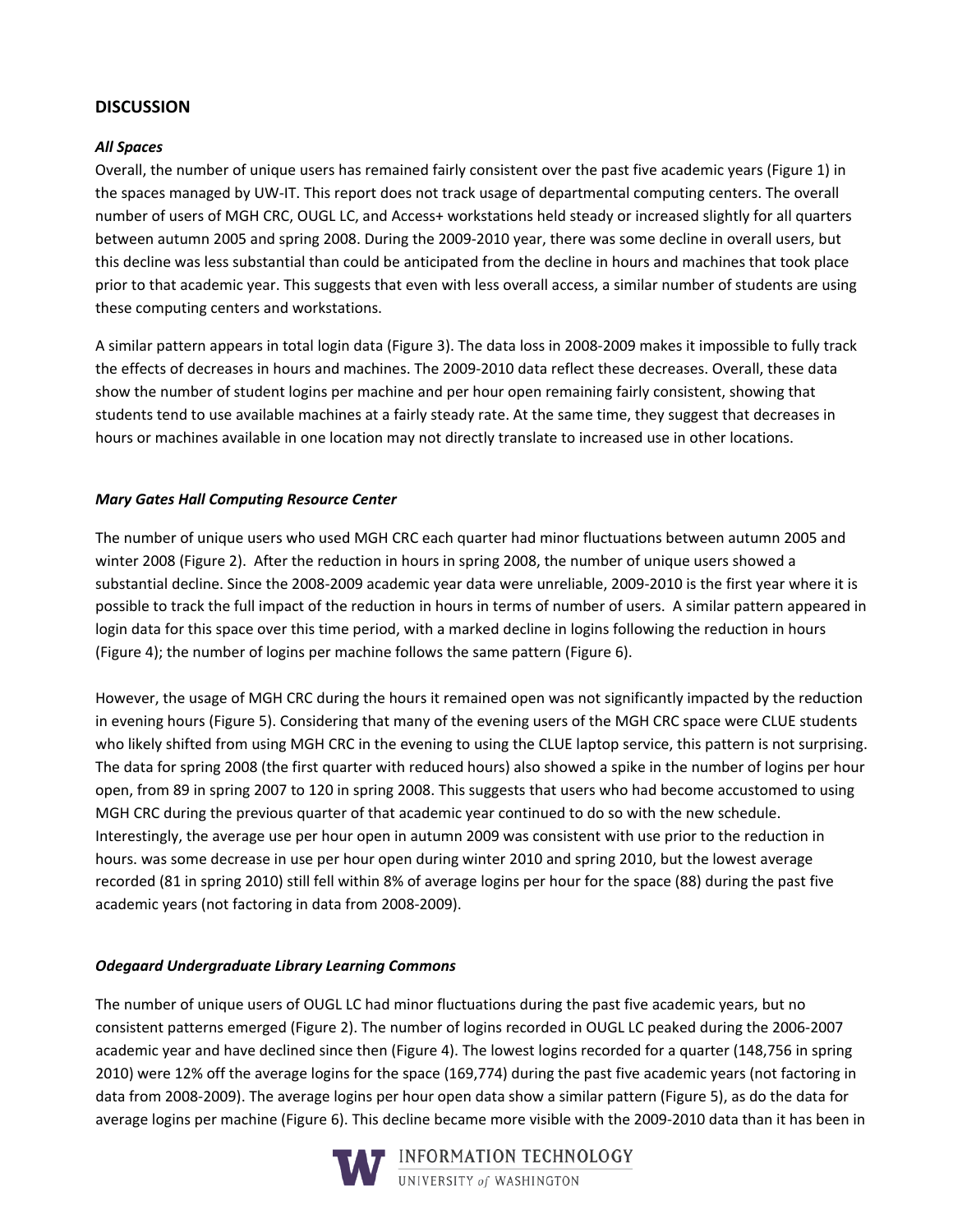the past, since the 2007-2008 were similar to the 2005-2006 data (with an increase in use occurring in 2006-2007) and the 2008-2009 data were unreliable.

#### *Access+%Workstations*

The number of unique users of Access+ was highest during the 2007-2008 academic year (Figure 2). The data from 2009-2010 show a decline from that high, but it is too soon (given the problematic 2008-2009 data) to know if this is a trend. The logins for 2009-2010 are also lower than for previous years (Figure 4). However, since the data for average logins per machine show an increase in the average logins per machine for 2009-2010 academic year compared to 2007-2008 (Figure 6), the decline in logins and users for Access+ workstations can be attributed to the decrease in the number of machines available.

## **CONCLUSION**

While there has been some decline in overall use of general-access computing centers and workstations over the course of the past five years, in nearly all cases much of this decrease is directly attributable to reductions in hours that computing centers were open or reductions in the number of machines available. While some students may have shifted from using MGH CRC, OUGL LC, and/or Access+ to using departmental labs as these changes were made (or vice versa), the usage data available, which does not include departmental labs, cannot track such shifts if they occurred. Overall, the data do show that the general-access computing centers and workstations managed by UW-IT continue to be highly used by students.

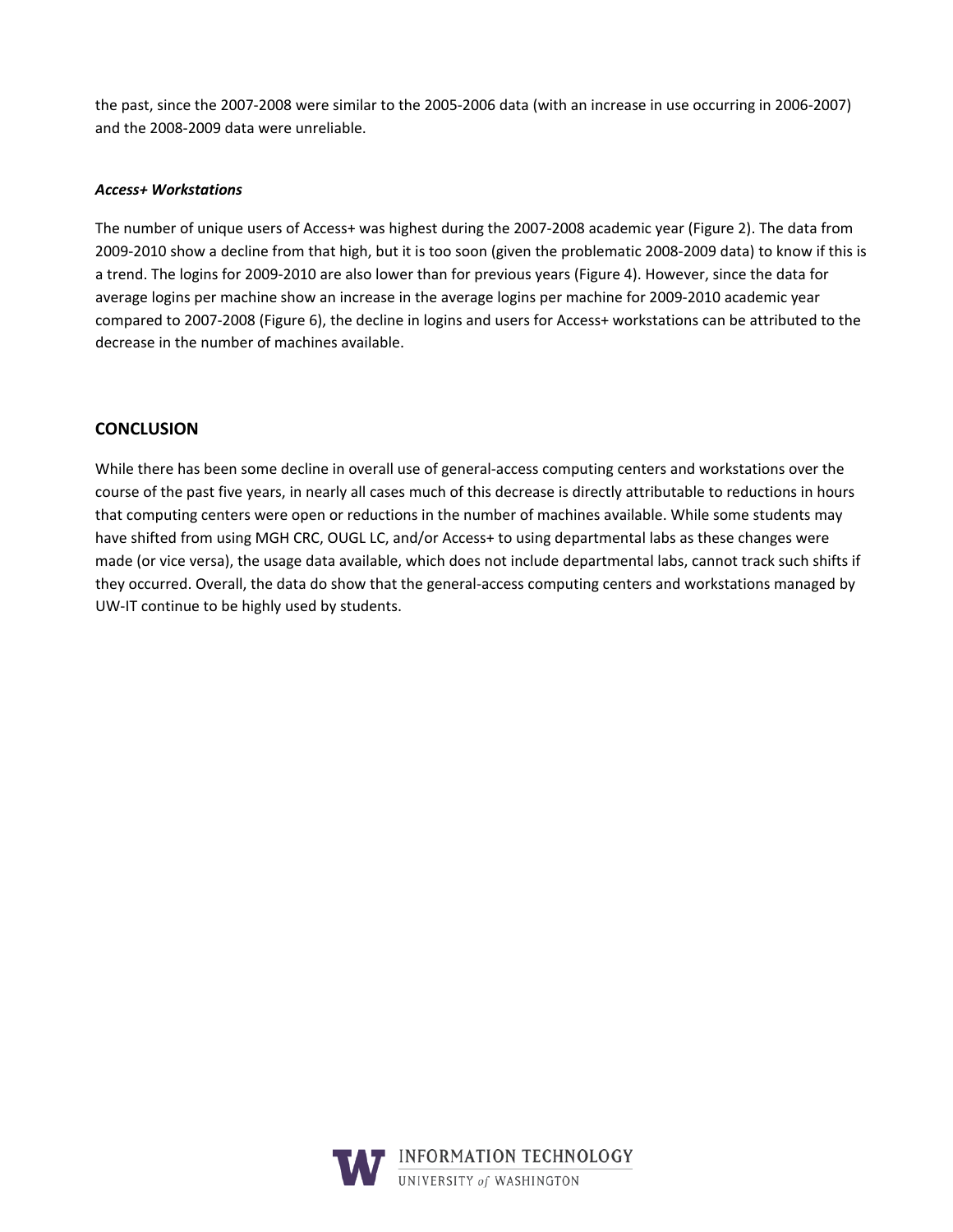# **FIGURE 1: TOTAL UNIQUE USERS**

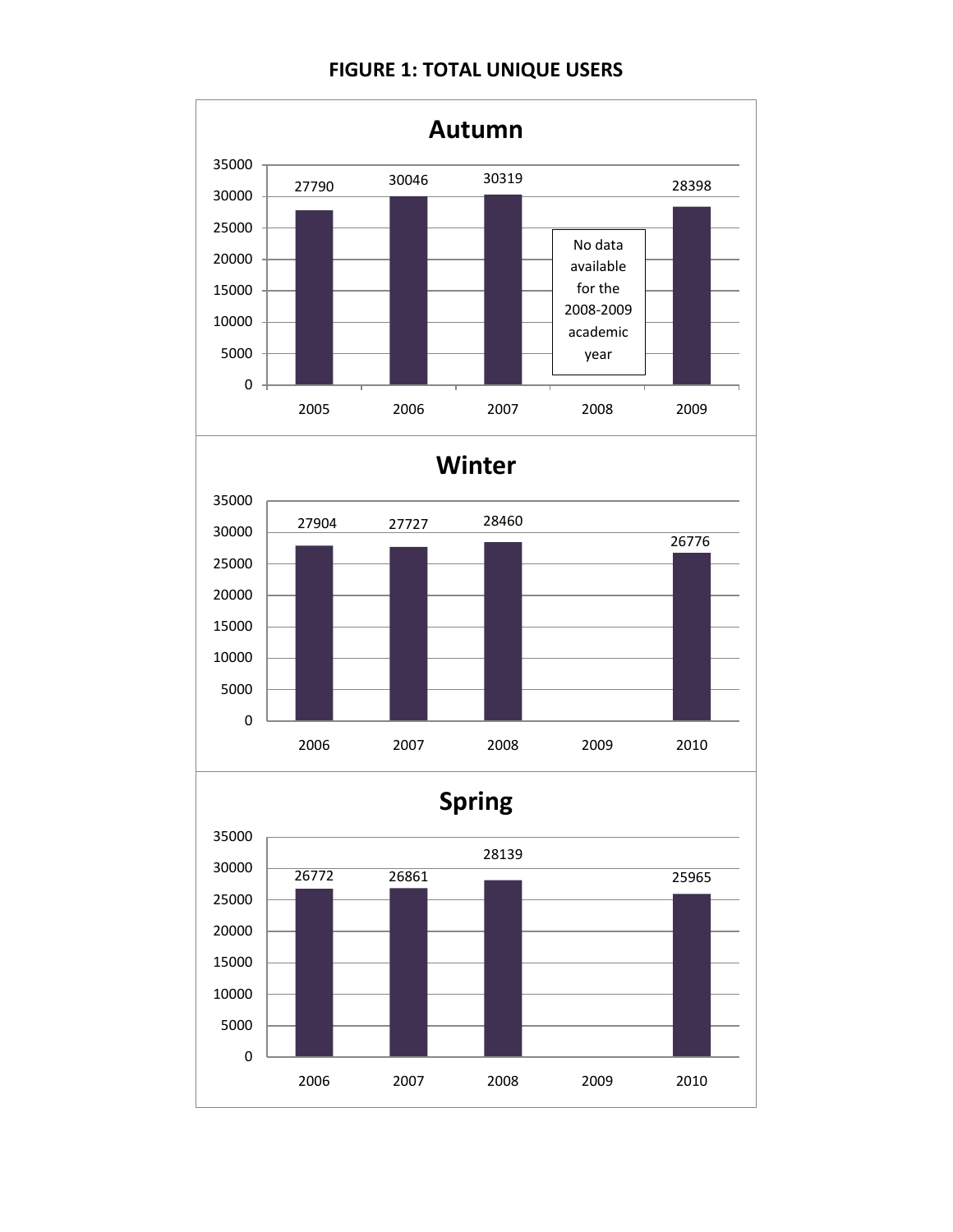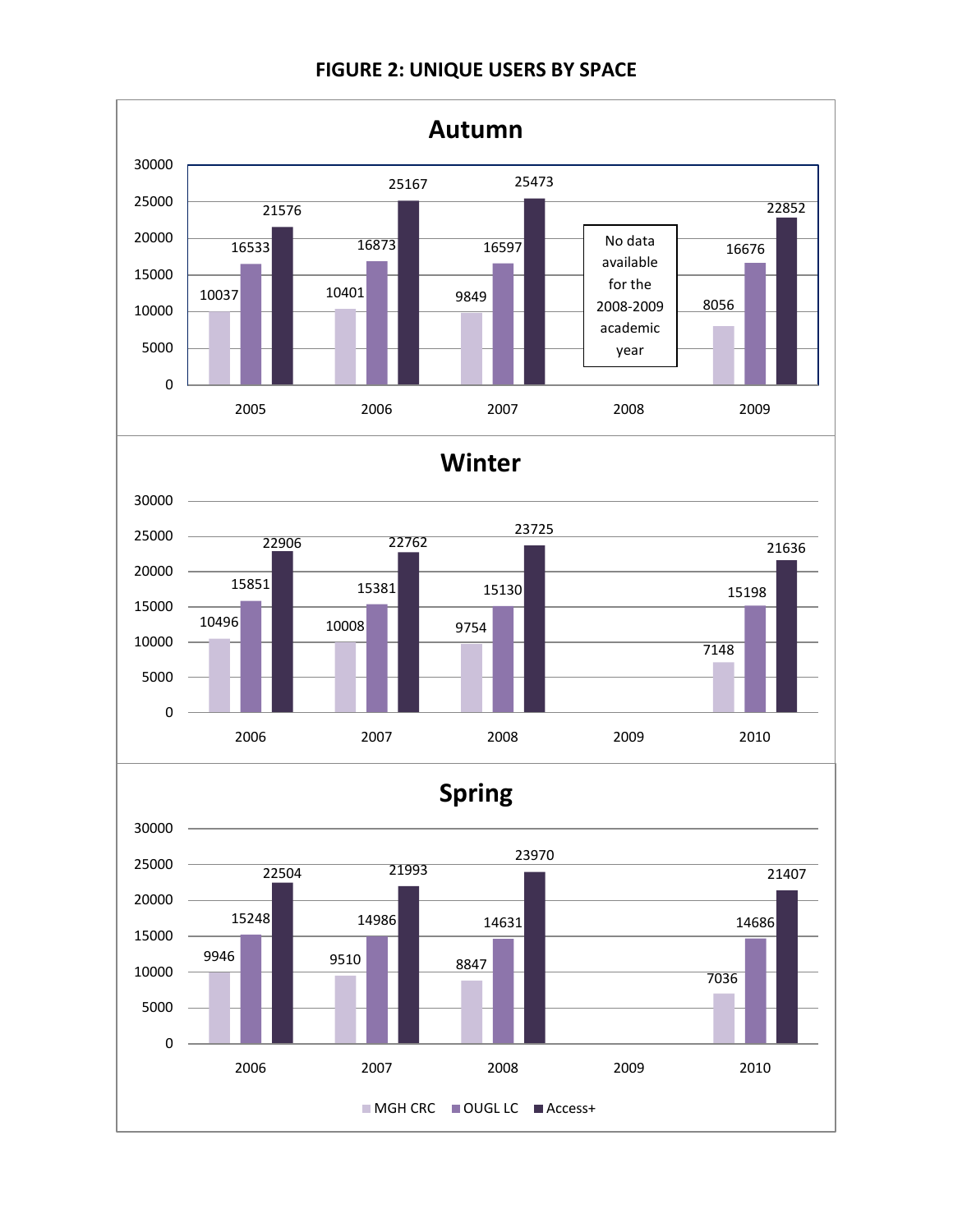# **FIGURE 3: TOTAL LOGINS**

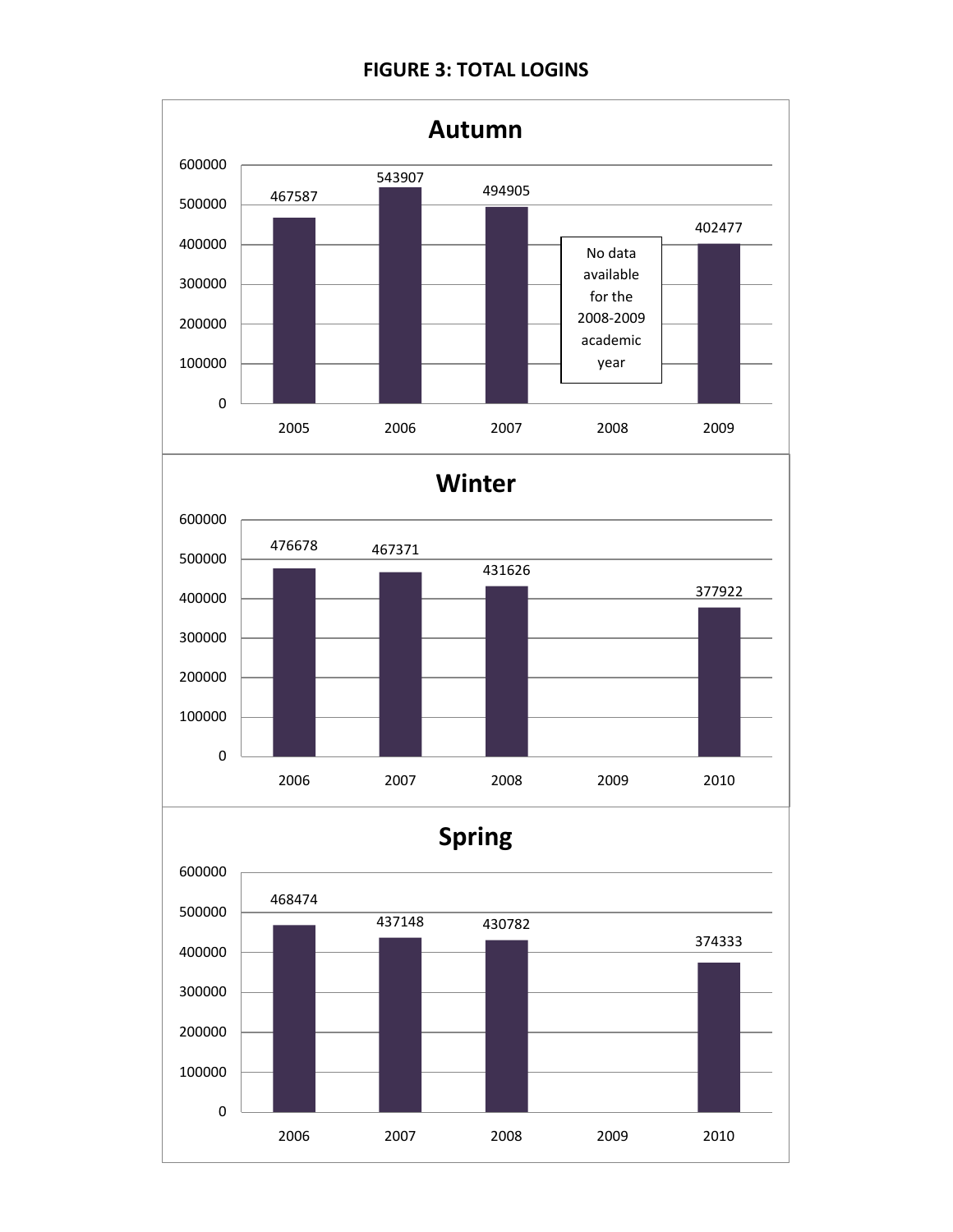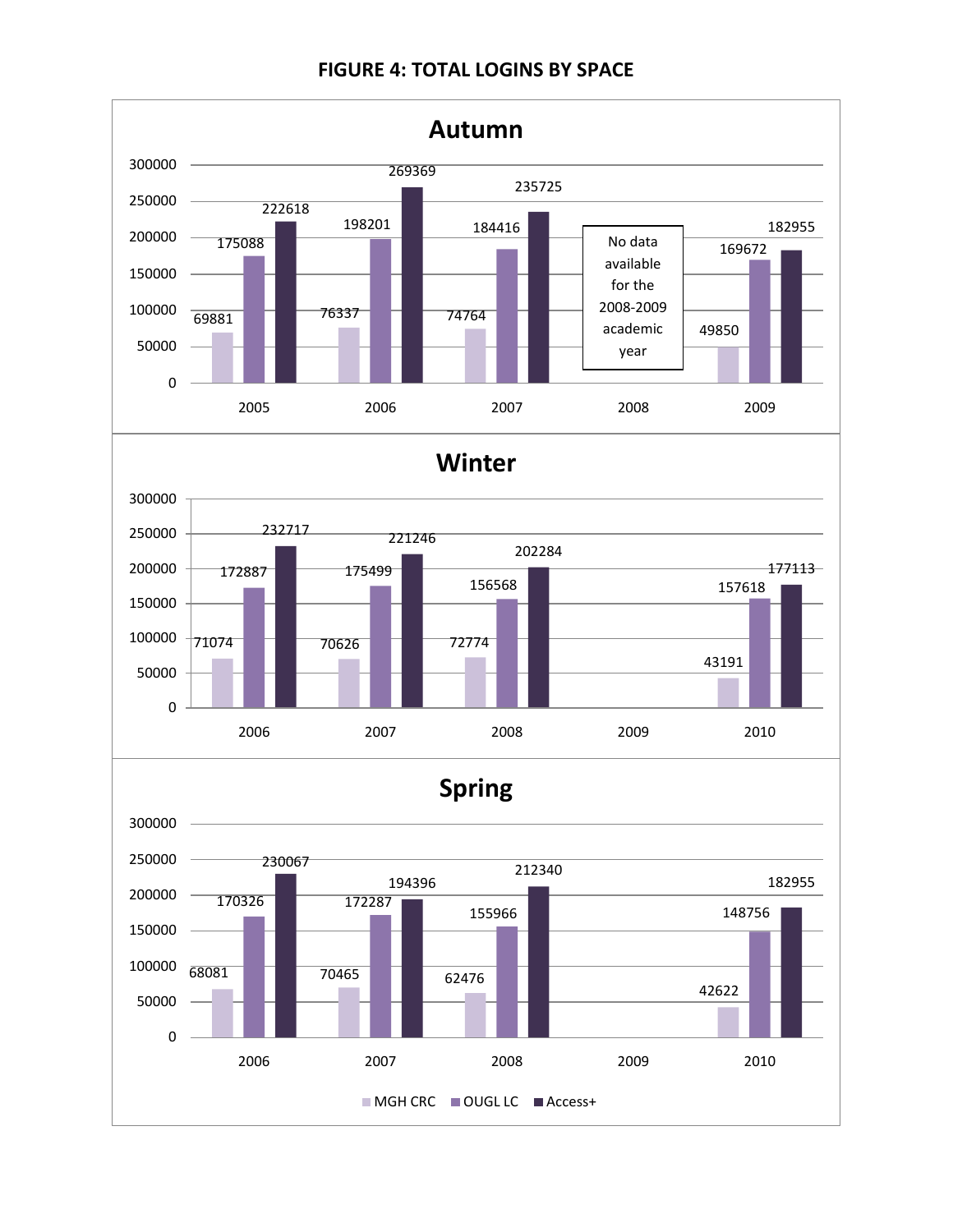

**FIGURE 5: AVERAGE LOGINS PER HOUR OPEN**